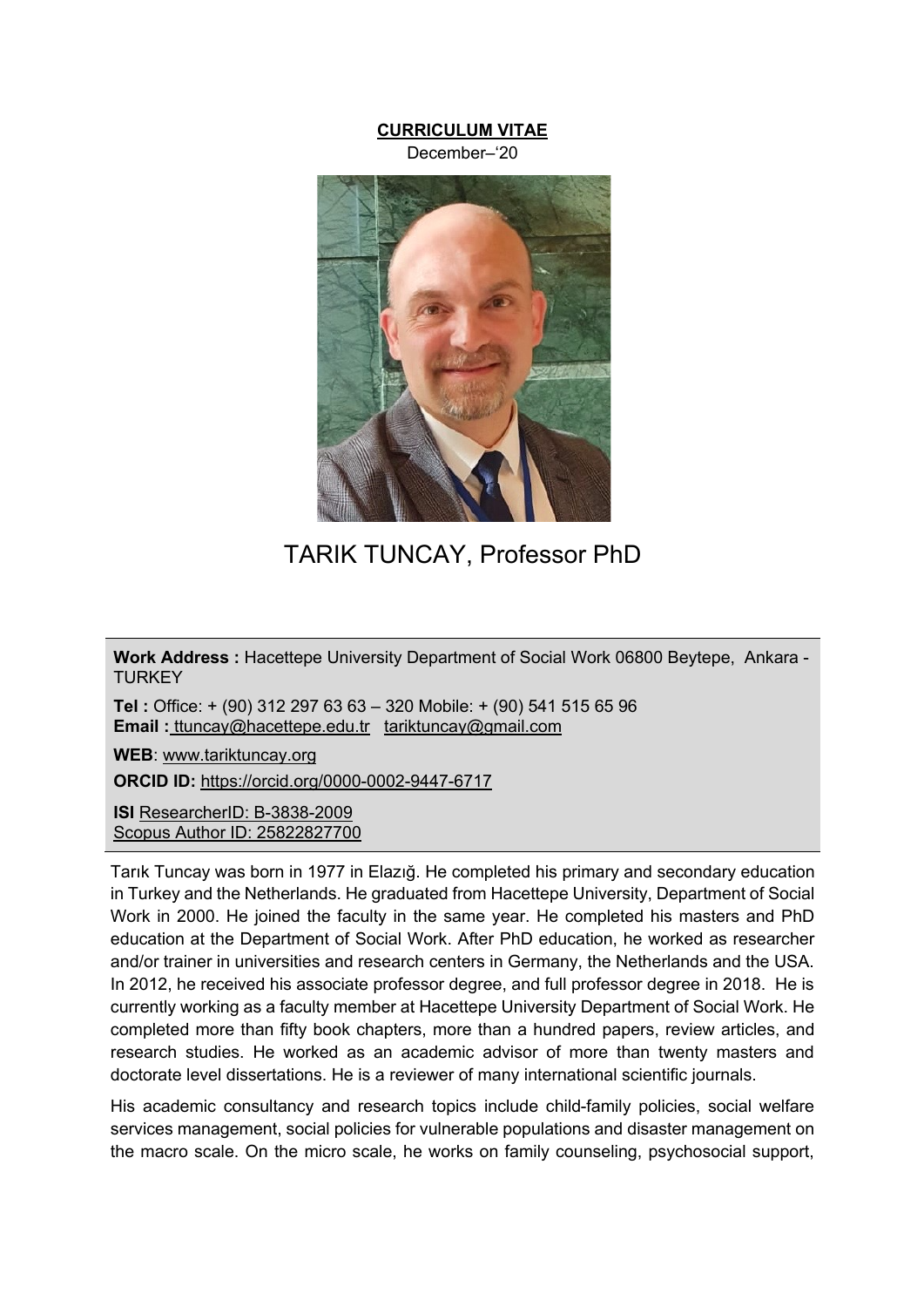empowerment, development of educational programs (for disadvantaged groups) and health care social work.

Tuncay works in various social policy and social work R&D projects supported by national (ministries, universities, research centers) and international (EU and UN agencies) official organizations in different roles such as executive, national expert and consultant. He develops and conducts in-service training programs for the employees of public institutions.

He teaches postgraduate courses on quantitative, qualitative and mixed method research and advanced data analysis. His research integrates theoretical principles and multiple methodologies across social work, psychology, and social policy.

## **Research Interests**

Child-family policies, social welfare services management, vulnerable populations, social policies, disaster management, family counseling, psychosocial support programs, medical social work, quantitative and qualitative research methods

## **R&D Projects**

- 1. Developing Standard Practice Manual for Services Provided to Foreign Persons and Families in Social Service Centers, October-December 2020, Ministry of Family, Labor and Social Services, UNFPA Turkey, **Executive of the project**
- 2. Documentation of the Child Protection Services in Turkey for the Dissemination of Good Practices in Child Care System (2005-2019), February-November 2020, The Ministry of Family, Labor and Social Services, UNICEF Turkey, Oxford Policy Management. **National Expert**
- 3. Revision of the Case Management Practice Guideline, Ministry of Family, Labor and Social Services, UNICEF Turkey in July-August 2020, **Consultant**
- 4. Social Inclusion of Persons with Mental Disabilities in Turkey (2019; 2012-2013cofunded by the European Union and WHO, ), **National Consultant**
- 5. Family Support and Coping Strategies of Women with Anxiety and Depression Disorders (2016), Hacettepe University, **Researcher**
- 6. Self-Evaluation System Analysis Project in Child Care Institutions (2016), Ministry of Family and Social Policies, General Directorate of Children's Services, UNICEF Turkey, **Executive**
- *7.* Health-care Sector Field Research of Examination of Jobs and Professions for Visually Impaired (2012), Turkish Federation of the Blind, Hacettepe University, Gazi University, TİSK and EDUSER Consulting, **Researcher**
- 8. Young Hyphenated Identities: Problems, Expectations and Solutions of Third Generation Turks in Berlin (2012), Hacettepe University, Berlin Turkish-German Center, **Coordinator**
- 9. Family Social Support Services Program (ASDEP), Pilot Implementation and Research Project (2012), Ministry of Family and Social Policies, General Directorate of Family and Community Services, (Feb, 2011-Dec, 2012), **Executive**
- 10. Promoting Active Learning in Social Work Education Intensive Program Project (2007- 2009), funded by EU Socrates-Erasmus Program, (Tampere - Finland), **Project Assistant and Country Representative**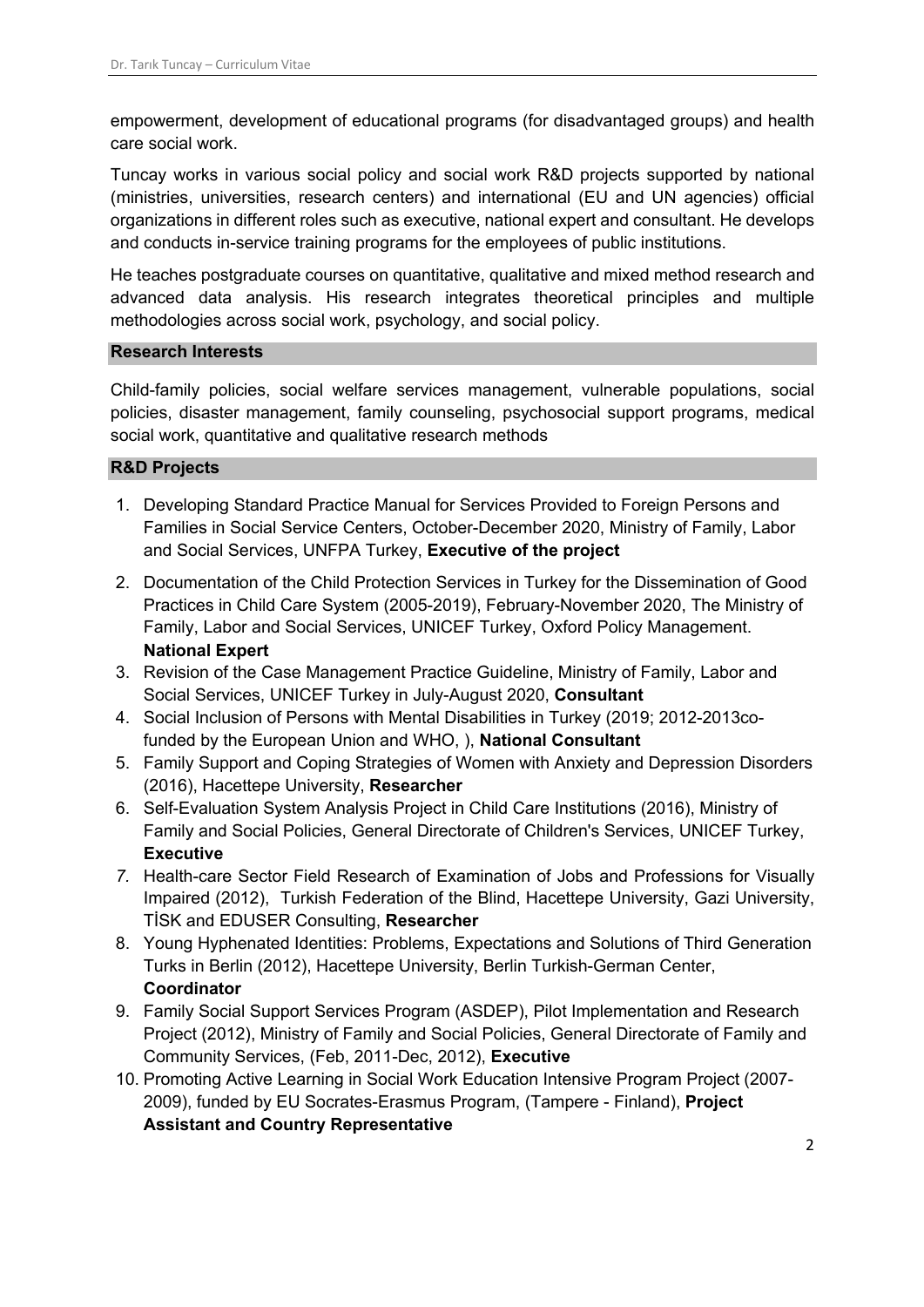11. Different Approaches in Social Work Education (LEDASOC) (2008), funded by EU Leonardo Da Vinci Program 13 July– 16 November, Berlin Turkish-German Center , Germany, **Researcher**

## **In-Service Trainings and Curriculum Development**

- 1. **Curriculum developer-Trainer**. Tuncay, T. (2020). Remote Assessment, Risk Management and Online Psychosocial Support Practice Training in Social Services (6 hours), Turkish Red Crescent, ASAM; UNICEF-TR Technical Assisted Training Program, Online, December-2020.
- 2. **Trainer**. Tuncay, T. (2020). "Social Services from past to present in Turkey: Philanthropy-Religious Roots to institutional-Professional Practices" (2x4 hours), Social Services Centers Managers Advisory Education,, Ministry of Family, Labor and Social Services, Online, 7-14 September 2020.
- 3. **Curriculum developer-Trainer**. Tuncay, T. (2020). Family Education Program: Positive Parenting (4 hours), ASAM, Ministry of Justice, Ministry of Youth and Sports, Turkish Red Crescent; UNICEF organized, Online, 28 April - 22 July 2020.
- 4. **Curriculum Developer-Trainer**. (2020). Behavior Management in Children in Penal Institutions (4 hours), Ministry of Justice; UNICEF, Online, 21-23 July 2020.
- 5. **Coordinator-Curriculum developer-Trainer**. Tuncay, T. (2019). Mobile Child Social Services, Practitioner Education, Ministry of Family, Labor and Social Services; UNICEF organized, Antalya, 23–25 December 2019
- 6. **Curriculum developer-Trainer**. Tuncay, T. (2019). Family Social Support Program Training of Trainers, Ministry of Family, Labor and Social Services, Ankara, 16-17 December 2019
- 7. **Trainer**. (2019). Psychosocial Support in Disasters and Emergency Services, Basic Level Intervention Training, Ministry of Health, General Directorate of Public Hospitals, UNICEF Turkey, 2-7 December 2019 Antalya
- 8. **Coordinator**. (2019). Medical Social Work Practice Guideline Preparation Workshop, Ministry of Health, General Directorate of Public Hospitals, 25-27 November 2019 Antalya
- 9. **Trainer**. (2019). Psychosocial Support Services Training in Disasters and Emergency Situations, The Ministry of Education, Directorate General of Special Education and Guidance Services, UNICEF Turkey 8-22 August 2019 Istanbul

## **Scientific Advisory and Commission Duties**

- 1. **Chairman of the Commission**. (2020). Foster Family-Based Child Protection System Workshop, "Commission for the Development of Foster Family Service Models", Ministry of Family, Labor and Social Services, Ankara, 25-26 February 2020
- 2. **Commissioner** (Protection of Family Unity). Tuncay, T. (2019). VII. Family Council, President of the Republic of Turkey Protectorate, T. C. Ministry of Family, Labor and Social Services, Presidential Congress Center and Bilkent Hotel Conference Hall, Ankara, 2-3 May 2019.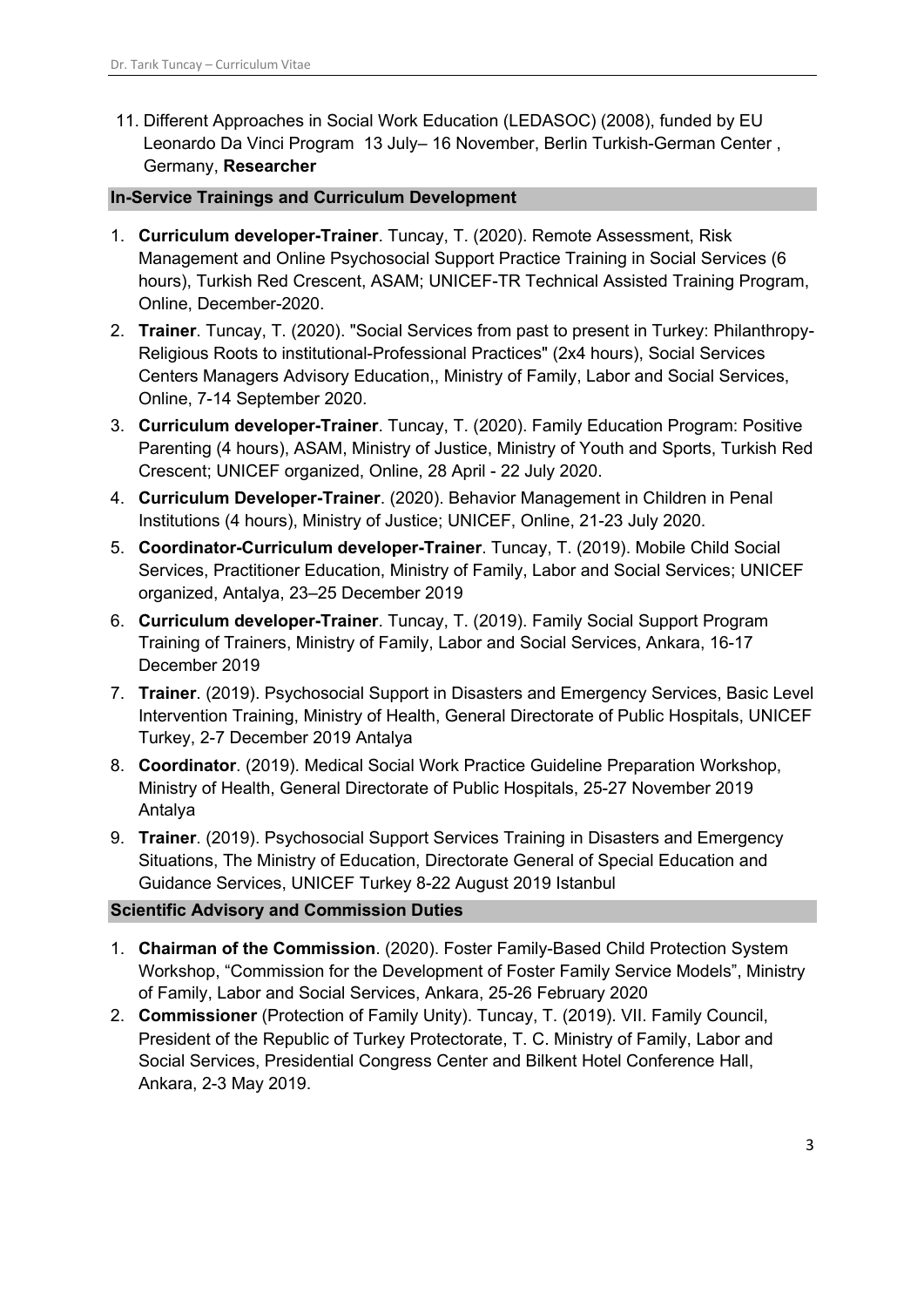- 3. TAM Schools Incek Kindergarten Academic Advisor, **Founder and Coordinator of Family-Child Center (FCC)**, 2019-ongoing.
- 4. **Member of the Scientific Advisory Committee**, Strengthening the Social Dimension of Urban Transformation Project Workshops and Conferences, Ministry of Environment and Urbanization, 2018.
- 5. **Member of the Scientific Advisory Commission of Medical Social Work**, in Ministry of Health, *2011-2013.*

## **Academic Degrees**

**BA**: Hacettepe University School of Social Work (Oct.1996- June 2000)

**MSW**: Hacettepe University Institute of Social Sciences Department of Social Work (Oct. 2000- May 2003)

**PhD:** Hacettepe University Institute of Social Sciences Department of Social Work (Oct. 2003-Feb. 2009)

## **Academic Positions**

| Teaching assistant | <b>Hacettepe University</b>                               | Nov. 2000 - May 2009  |
|--------------------|-----------------------------------------------------------|-----------------------|
| Lecturer           | <b>Hacettepe University</b>                               | May 2009 - Feb 2012   |
|                    | Associate Professor Council of Higher Ed. & Hacettepe Unv | Feb 2012 - April 2018 |
| Professor          | <b>Hacettepe University</b>                               | April 2018            |

#### **Languages**

Turkish (native), English (advanced), German (basic)

## **Certificates**

Certificate of HIV/AIDS Educator (2000)

First Level Psychodrama Education, Dr. Abdülkadir Ozbek Institute of Psychodrama (2002)

Certificate of Qualitative Research Methods. The Hacettepe Institute of Population Studies (2007)

Ackerman Institute for the Family, Short-course training, Family-Centered Treatment: Working with parents and children with special needs, New York, USA (2013)

**Publications (Google Scholar Profile)**

## **1. Books**

- 1.1. Tuncay, T. (2020). Community Social Work, Editor, Eskişehir: Anadolu University **Publication**
- 1.2. Tuncay, T. (2020). Introduction to Social Work, Editor, Istanbul University AUZEF publication. (in Turkish)
- 1.3. Tuncay, T. (2018). Local Governments and Social Work, Editor, Atatürk University Open Education Faculty Publication. (in Turkish)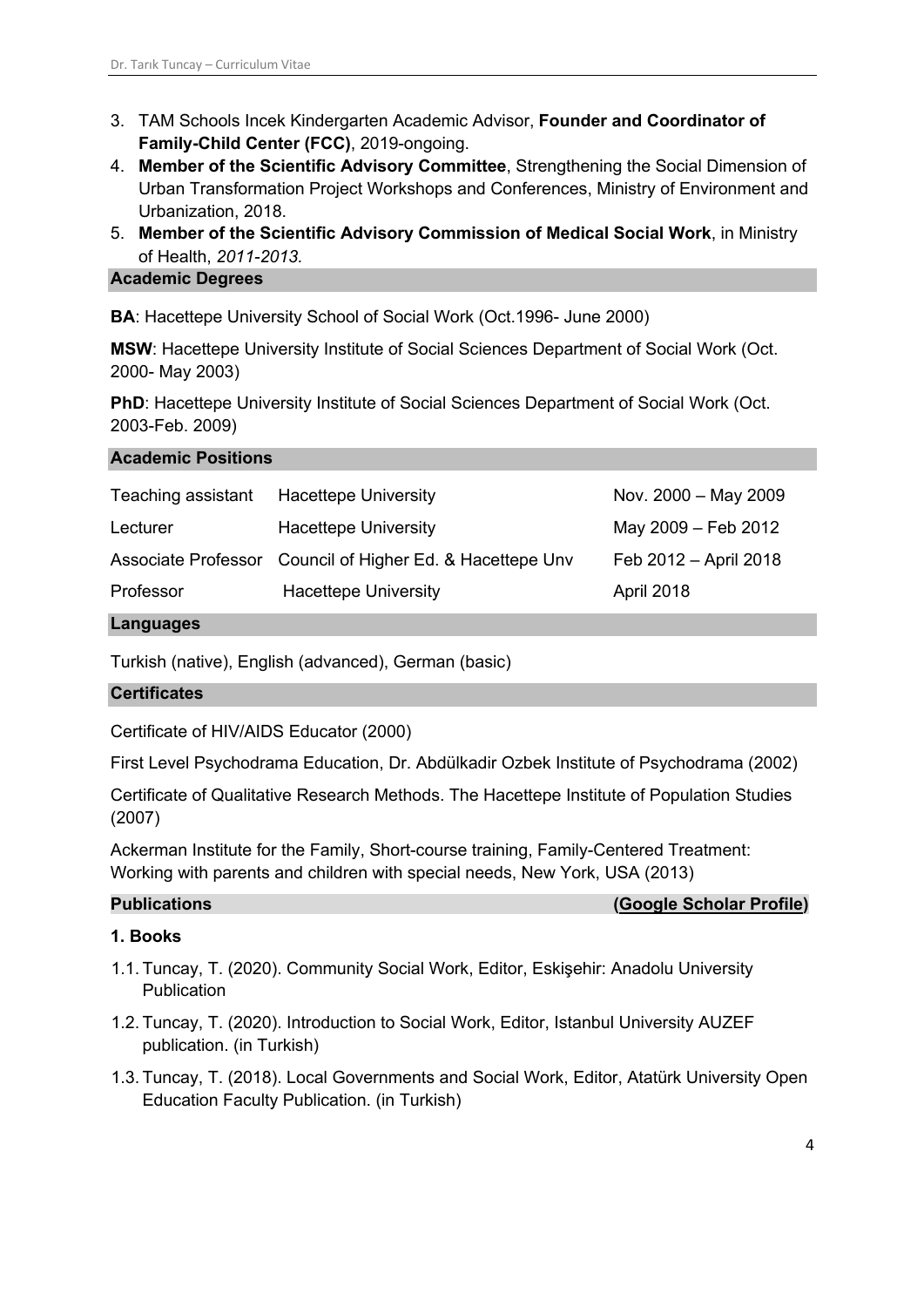- 1.4. Tuncay, T. (2018). Nongovermental Organizations, Editor, Atatürk University Open Education Faculty Publication. (in Turkish)
- 1.5. Adams, R., Dominelli, L., & Payne, M. (2015). *Social work: Themes, issues and critical debates*. 3th edition, (Tuncay, T., translation editor), Ankara: Nika Pub. (in Turkish).
- 1.6. Tuncay, T. (2014). *Quantitative Data Analysis in Psychosocial Research– with SPSS,*  textbook, Hacettepe University Institute of Social Sciences, Dep of Social Work, Doctoral Program (in Turkish).
- 1.7. Tuncay, T. (2004). *Afetlerde Sosyal Hizmet (Social Work in Disasters)***,** Ankara, Nisan, Özbay Mat.
- 1.8. Tuncay, T. (2002). *Information Technologies in Social Work*, textbook, Hacettepe University School of Social Work

# **2. Book Chapters**

2.1. Tuncay, T. (2020). "İyi Ölme Sanatı: Terminal Dönem Kanser Hastası Kadınların Psikososyal Gereksinimleri ve Süreçleri **(The Art of Dying Well: Psychosocial Needs and Processes of Women with Terminal Cancer)**", Türkiye'de Sosyal Bilimlerde Güncel Tartışmalarda Kadın **(Women in Contemporary Debates in Social Sciences in Turkey)**, (Azize Ergeneli ve Berrin Koyuncu–Lorasdağı, Ed.) Ankara: Nobel Yayıncılık, 213–228.

2.2. Tuncay, T (2019). "Chapter 14. Health Care Social Work in Turkey: An Evolving Field of Practice", Health Care Social Work A Global Perspective, (Ren Winett, et al. Ed.), New York: Oxford University Press, pp.203-214.

2.3. Tuncay, T. (2020). In "General Framework of Practice Theories in Social Work": Social Work Theories and Approaches, (Saruç S. and Aslantürk H., Ed.), Eskişehir, Anadolu University Publication p.3-28. (in Turkish)

2.4. Tuncay, T. (2020). In "Primary Paradigms: Empowerment and Ecological System Theories": Social Work Theories and Approaches (Saruç S. and Aslantürk H., Ed.), Eskişehir, Anadolu University Publication, p.29-54. (in Turkish)

2.5. Tuncay, T. (2020). In "Psychodynamic Theories": Social Work Theories and Approaches, (Saruç S. and Aslantürk H., Ed.), Eskişehir, Anadolu University Publication, p.55-78. (in Turkish)

2.6. Tuncay, T. (2020). In "Postmodern Approaches: Reflective Practice, Solution-Focused Brief Therapy and Narrative Therapy": Social Work Theories and Approaches, (Saruç S. and Aslantürk H., Ed.), Eskişehir, Anadolu University Press, pp.161-184. (in Turkish)

2.7. Tuncay, T. (2020). In "Emancipatory Approaches: Critical and Anti-Oppressive Practice": Social Work Theories and Approaches, (Saruç S. and Aslantürk H., Ed.), Eskişehir, Anadolu University Press, p.185-207. (in Turkish)

2.8. Tuncay, T. (2018). "Introduction to Psychiatric Social Work", Psychiatric Social Work, Ankara: Nobel Pub, p.3-18. (in Turkish)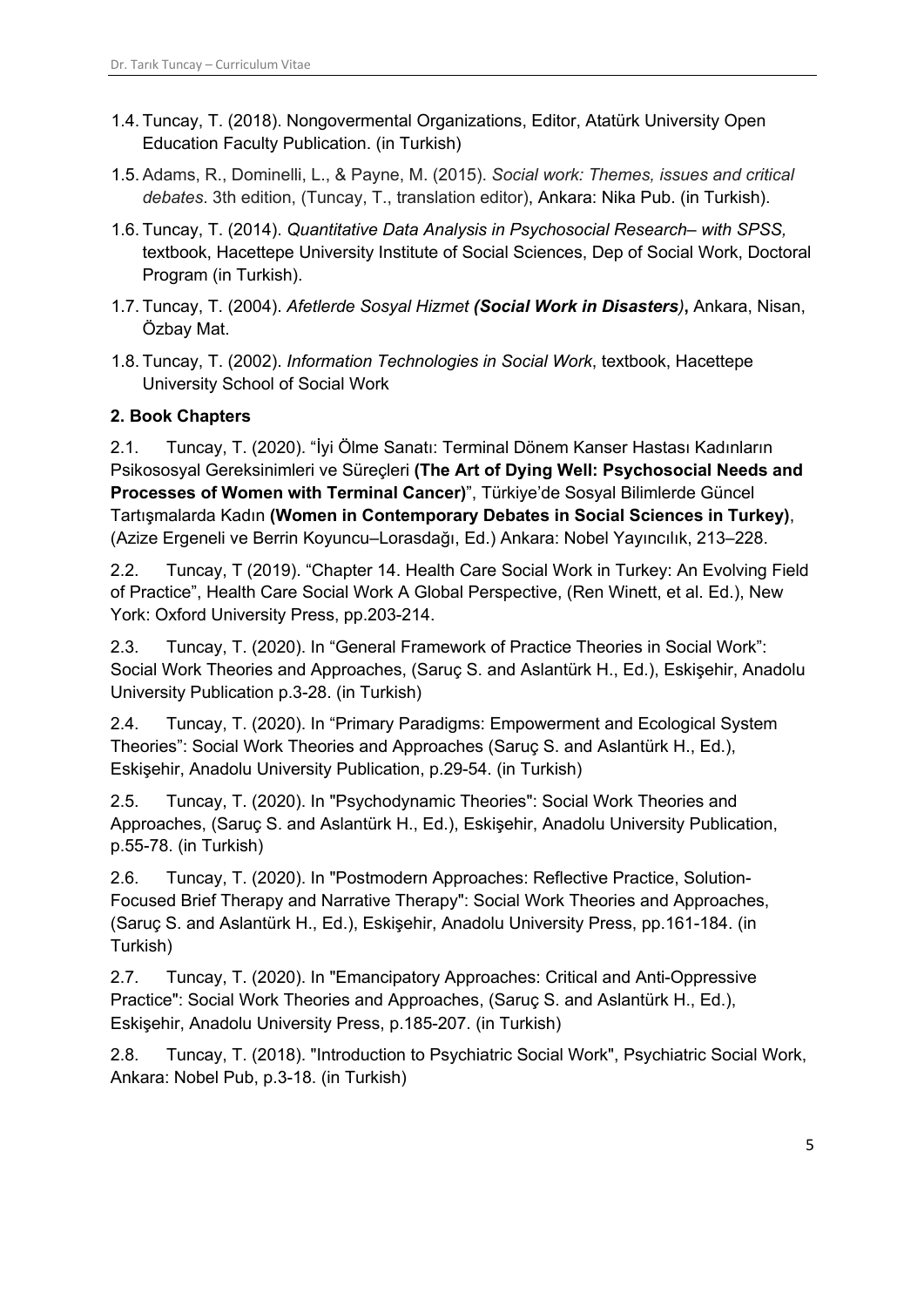2.9. Tuncay, T. (2016). **Social Work Ethics, Title of the Chapter: Service User Rights**, Anadolu Üniversitesi, Editör: Mustafa Altunoğlu, Basım sayısı:1, Sayfa Sayısı 490, ISBN:978-975-06-2005-8, Yayın No: 3139380

2.10. Tuncay, T. (2016). **Social Work Ethics, Title of the Chapter: Ethics in Practice with Organizations and Communities**, Anadolu Üniversitesi, Editör: Mustafa Altunoğlu, Basım sayısı:1, Sayfa Sayısı 490, ISBN:978-975-06-2005-8, Yayın No: 3139485

2.11. Tuncay, T. (2016). **Social Work Ethics, Title of the Chapter: Values and Professional Ethic**s, Anadolu Üniversitesi, Editör: Mustafa Altunoğlu, Basım sayısı:1, Sayfa Sayısı 205, ISBN:978-975-06-2005-8, Yayın No: 3138601

2.12. Tuncay, T. (2016). Social Work Ethics, Title of the Chapter: **Ethics in Practice with Individuals, Groups and Families**, Anadolu Üniversitesi, Editör: Mustafa Altunoğlu, Basım sayısı:1, Sayfa Sayısı 490, ISBN:978-975-06-2005-8, Yayın No: 3139410

2.13. Tuncay, T. (2013). " Yaşlılar ve Engellilerle İlgili Mevzuat **(Elderly and Disability Legislation)**", Tomanbay, İ., Oral, A.İ. (Ed.), *Sosyal Hizmet Mevzuatı (Social Work Legislation)*, Eskişehir: Anadolu Üniversitesi yayını No: 2874, s. 94-119.

2.14. Tuncay, T. (2013). "Sağlık Alanında Sosyal Hizmetle İlgili Mevzuat **(Health Social Work Legislation)**", Tomanbay, İ., Oral, A.İ. (Ed.), *Sosyal Hizmet Mevzuatı(Social Work Legislation)*, Eskişehir: Anadolu Üniversitesi yayını No: 2874, s. 120-155.

2.15. Tufan, B., Tuncay T. (2012). "Bölüm 14: Göç Sürecinde Ergenler **(Adolescents in the process of Immigration**)", Eskin, M., Dereboy, F., Harlak, H., Dereboy, Ç. (Ed.), *Türkiye'de Gençlik: Ne biliyoruz? Ne bilmiyoruz? (Youth in Turkey: What do we know and not know?)*, Ankara, Türkiye Çocuk ve Genç Psikiyatrisi Derneği Yayınları 5, ss.261-274.

2.16. Tuncay, T., Tufan, B. (2010). "Chapter 30: Social Work Education and Training in Republican Turkey", Selwyn Stanley (Ed.), in *Social Work Education in Countries of the East: Issues and Challenges*, New York: Nova Publishers, pp.543-562.

2.17. Tufan, A. B., Tuncay T. (2004). "Social Work Education in Turkey", Hamburger F., Hirschler S., Günther S., Wöbcke M. (Ed.) *Ausbildung Für Soziale Berufe in Europa,* Band 1, Frankfurt: ISS-Verlag am Main, pp.171-181.

# **3. Research Articles in International Refereed Journals**

- 3.1. Oral, M. ve Tuncay, T. (2020). Effectiveness of Group Interpersonal Psychotherapy Among Women with Major Depression in Turkey. International Journal of Group Psychotherapy, 1-23. doi:10.1080/00207284.2020.1742125
- 3.2. Firat, E. & Tuncay, T. (2018). The Relationship between Diabetes-Related Factors, Family Functioning and Health-Related Quality of Life in Turkish Adolescents with Type 1 Diabetes Mellitus, Child Care in Practice, DOI: 10.1080/13575279.2018.1516624
- 3.3. Özden, S. A., & Tuncay, T. (2018). The experiences of Turkish families caring for individuals with Schizophrenia: A qualitative inquiry. International Journal of Social Psychiatry, 64(5), 497–505. https://doi.org/10.1177/0020764018779090
- 3.4. Duyan, G. Ç., Tuncay, T., Özdemir, B., & Duyan, V. (2016). Attitudes of social work students towards older people. *European Journal of Social Work, 19*(5), 764-778. doi:10.1080/13691457.2015.1084269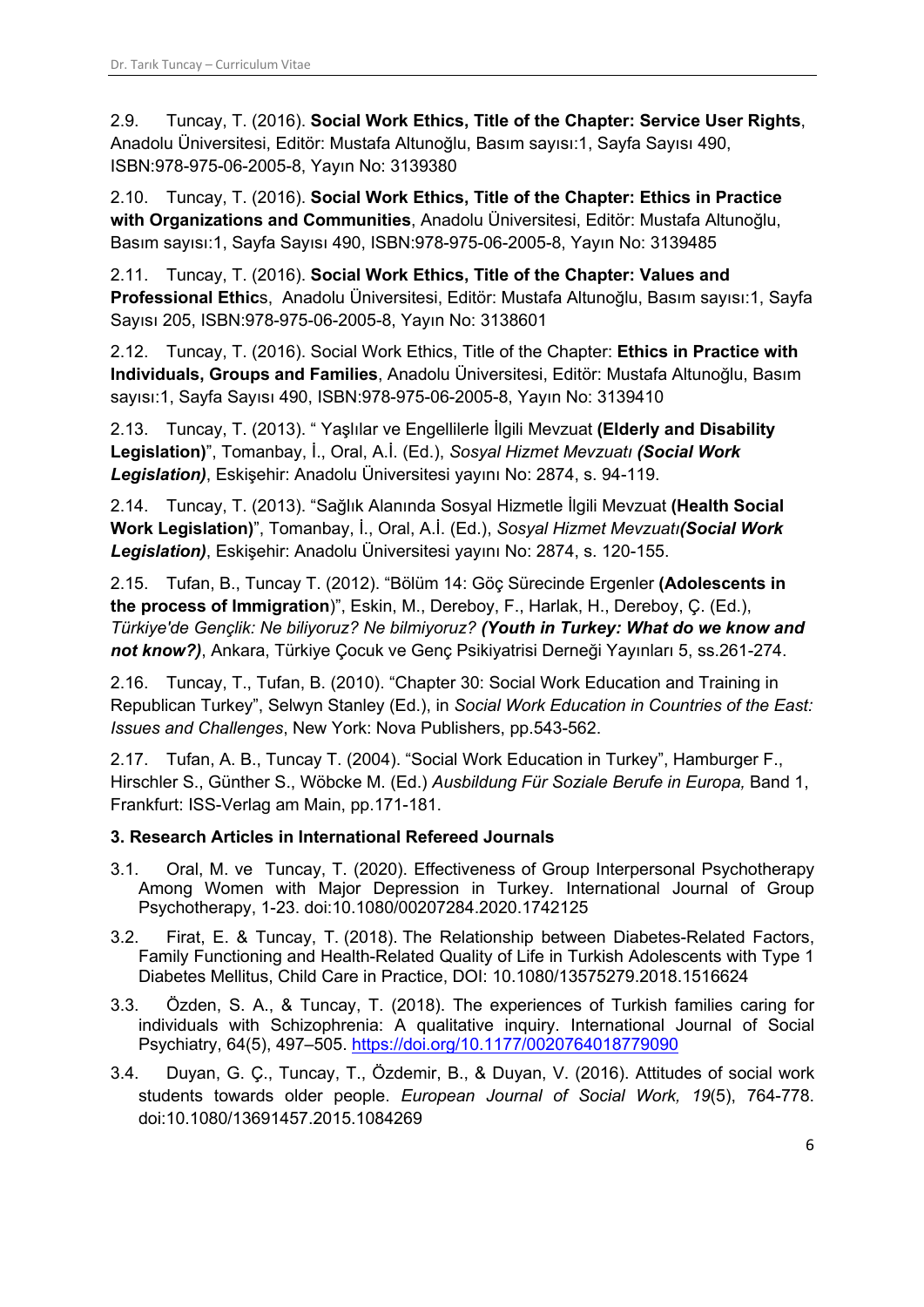- 3.5. Tuncay, T, Yildirim, B. (2015). "Factors Affecting the Psychological Distress among Unemployed and Re-employed Individuals", *Career Development International, 20*(5):11- 22.
- 3.6. Tuncay, T., Musbak, I. (2015). "Problem-focused coping strategies predict posttraumatic growth in veterans with lower limb amputations", *Journal of Social Service Research*,*18*(1):11-22.
- 3.7. Tuncay, T., Duyan, V. (2015). "Turkish adaptation of the geriatric social work competency scale in a group of social work bachelor students", *Turkish Journal of Geriatrics*¸ 18(1):60-67.
- 3.8. Oral, M., Yenel, A., Aydin, N., Oral, E., Tuncay, T. (2015). "Earthquake Experience and Preparedness in Turkey", *Disaster Prevention and Management*, 24(1):21-37.
- 3.9. Tuncay, T. (2014). "Coping and quality of life in Turkish women living with ovarian cancer", *Asian Pacific Journal of Cancer Prevention*, 15(9), 4005-4012.
- 3.10. Tuncay, T., Işıkhan, V. (2010). "Psychological Symptoms, Illness-Related Concerns and Characteristics of Relatives of Turkish Patients with Cancer", *Asian Pacific Journal of Cancer Prevention*, 11(6), 1659-1667.
- 3.11. Tuncay, T., Muşabak, İ., Engin Gok, D. ve Kutlu, M. (2008). "The relationship between anxiety, coping strategies and characteristics of patients with diabetes", *Health and Quality of Life Outcomes*, 6:79-87.
- 3.12. Özdemir, U., Tuncay T. (2008). "Correlates of loneliness among university students", *Child and Adolescent Psychiatry and Mental Health***,** 2, 29.
- 3.13. Tuncay, T., Erbay, E. (2008). "Primary objective of social work: Social justice *From rhetoric to practice through empowerment", Socialinis Darbas (Social Work)*, 7(3), 87-95.
- 3.14. Tuncay, T. (2007). "Spirituality in coping with HIV/AIDS", *HIV&AIDS Review - International journal of HIV-Related Problems*, 6(3), 10-15.

## **4. Original Articles in Turkish Refereed Journals**

- 4.1. Doğancı, H. ve Tuncay, T . (2020). Tarihsel Süreçte Kadının Aile İçindeki Konumunun Feminist Sosyal Hizmet Yaklaşımı Temelinde Değerlendirilmesi **(Evaluation of Women's Positions in 'Marriage' and 'Family' Institutions Throughout the Historical Process on the Basis of Feminist Social Work Approach)**. *Toplum ve Sosyal Hizmet*, 31(3), 1324-1351. DOI: 10.33417/tsh.687922
- 4.2. Yaman, F. ve Tuncay, T. (2020). Ölümcül Çocuk İstismarları ve Türkiye Çocuk Koruma Sistemine Yönelik Bir Değerlendirme **(A Review of the Deadly Child Abuses and Child Protection System in Turkey)**. *Toplum ve Sosyal Hizmet*, 31(3),1370-1393 . DOI: 10.33417/tsh.655607
- 4.3. Tuncay, T. (2020). Çevrimiçi Sosyal Hizmet Eğitimi: Fırsatlar ve Engeller **(Online Social Work Training: Opportunities and Barriers)**. *Türkiye Sosyal Hizmet Araştırmaları Dergisi* , 4 (1), 18-27 . Retrieved from https://dergipark.org.tr/tr/pub/tushad/issue/54680/731620
- 4.4. Ege, G. ve Tuncay, T. (2019). "Çocukları Kurum Bakımında Olan Ebeveynler: Yaşam Deneyimleri, Hizmet Beklentileri ve Gelecek Planları üzerine Niteliksel Bir İnceleme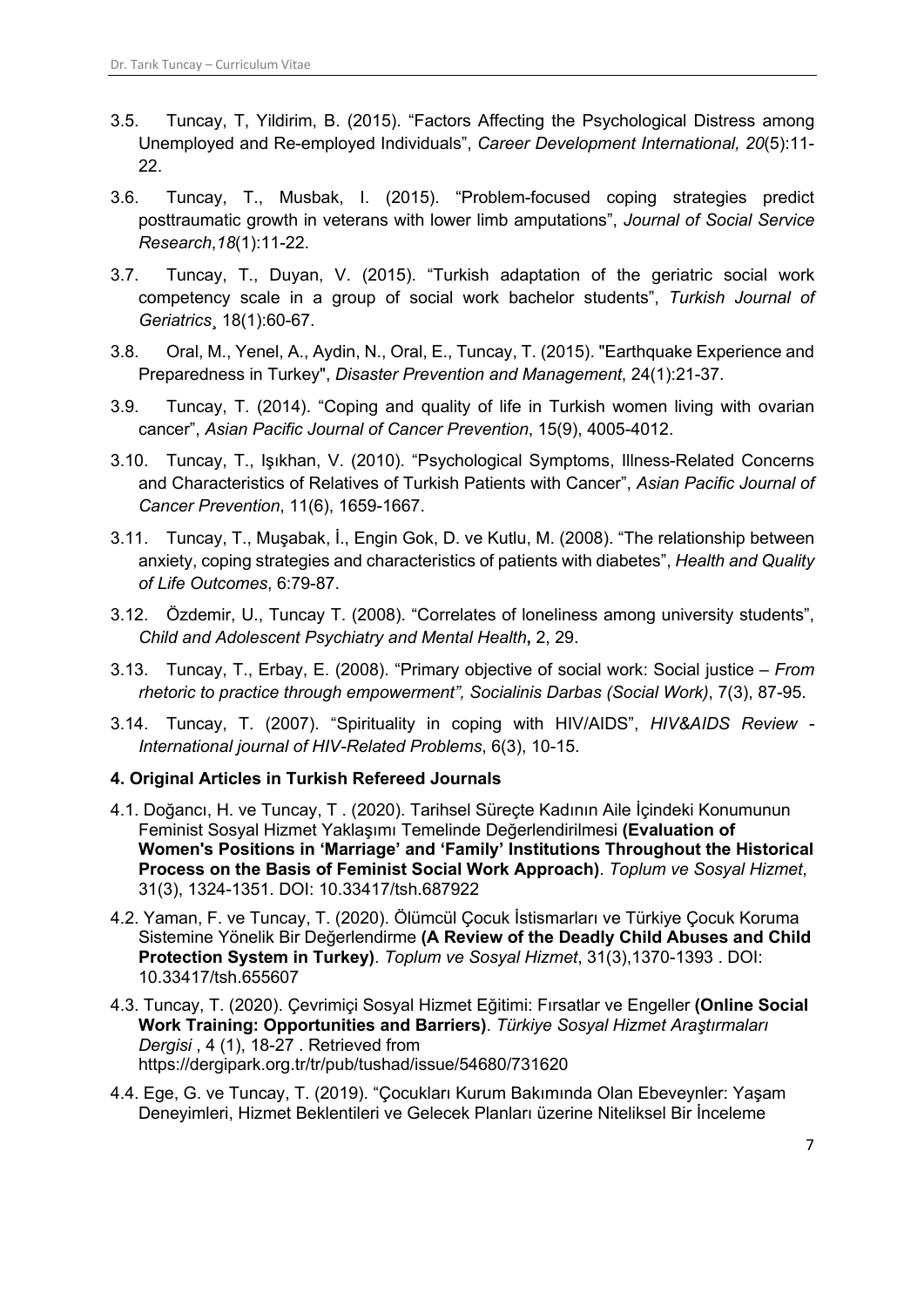**(Parents of Children in Institutional Care: A Qualitative Study on Life Experiences, Service Expectations, and Future Plans)**", *Sosyal Politika Çalışmaları Dergisi*, 19(42), 66-99.

- 4.5. Yıldırım, B. ve Tuncay, T. (2019). "Sosyal İnovasyonun ve Sosyal Girişimciliğin Sosyal Hizmet Mesleğinin Geleceğindeki Rolü **(The Role of Social Innovation and Social Entrepreneurship in the Future of Social Work)**". *Hacettepe Üniversitesi İktisadi ve İdari Bilimler Fakültesi Dergisi*, 37(1), 169-187.
- 4.6. Güneş, T. ve Tuncay, T. (2018). "Türkiye'de Halk Sağlığı Sosyal Hizmet Uygulamalarının İncelenmesi **(Investigation of Public Health Social Work Practices in Turkey)**". *Tıbbi Sosyal Hizmet Dergisi*, 11, 10-26.
- 4.1. Tuncay, T. ve Akçay, S. (2018). "Terörizmin Psikososyal Etkileri ve Sosyal Hizmet Uzmanının Rolleri **(Psychosocial Effects of Terrorism and the Roles of a Social Worker)**", *Toplum ve Sosyal Hizmet*, 29(2): 337–334.
- 4.2. Yıldırım, B. ve Tuncay, T. (2018). "Pediatrik Astım Hastalarına Bakım Veren Annelerin Psikososyal Özellikleri İle Astım Yönetimi Öz-Yeterlilikleri Arasındaki İlişkilerin İncelenmesi **(Investigating the Relationship between Psychosocial Characteristics and Self-Efficacy of Mothers of Pediatric Asthma Patients.)**". *CBU-SBED*,*5* (Kongre Özel Sayısı), 265-266.
- 4.3. Tuncay, T . (2017). Sosyal Hizmet Eğitiminin Etik Yönleri **(Ethical Aspects of Social Work Education)**. Sosyal Çalışma Dergisi, 1 (2), 1-9.
- 4.4. Tuncay, T. (2016). "Sosyal Hizmet Müdahalesini Araştırmak Uygulama Kanıtlarla Nasıl Güçlendirilebilir? **(Researching Social Work Intervention How to Strengthen Practice with Evidences?)**", *Toplum ve Sosyal Hizmet*, 27(2):116–129.
- 4.5. Tuncay, T. (2013). "Yaşam Sonu Bakımda Sosyal Hizmet Uzmanının Rolleri **(Roles of Social Workers in End-of-Life Care)**", *Toplum ve Sosyal Hizmet*, 24(2):159-168.
- 4.6. Yıldırım, B., Acar, M. ve Tuncay, T. (2013). "Onkoloji Alanında Sosyal Hizmet Uzmanlarının Görevleri ve Kanıta Dayalı Değerlendirme **(Tasks of Social Workers in Oncology Settings and Evidence Based Assessment)**", *Toplum ve Sosyal Hizmet*, 24(1):169-190.
- 4.7. Oral, M., Tuncay, T. (2012). "Ruh Sağlığı Alanında Sosyal Hizmet Uzmanlarının Rol ve Sorumlulukları **(Roles and Responsibilities of Social Workers in the Mental Health Field)**" *Toplum ve Sosyal Hizmet,* 23(2), 93-114.
- 4.8. Tuncay, T. (2012). "Kardiyak Rehabilitasyonun Psikososyal Yönleri ve Sosyal Hizmet Müdahaleleri **(Psychosocial Aspects of Cardiac Rehabilitation and Social Work Interventions)**", Türkiye Klinikleri Kardiyak Rehabilitasyon Özel Sayısı, *5(2),* 33-39*.*
- 4.9. Tuncay, T., Oral, M. (2012). "Onkoloji Çalışanlarında Dolaylı Travmatizasyon Üzerine Bir Gözden Geçirme **(A Review on Vicarious Traumatization of Oncology Professionals)**", *Toplum ve Sosyal Hizmet,* 23(1), 161-172.
- 4.10. Duyan, V., Tuncay, T., Sevin, Ç., Erbay, E. (2011). "Sosyal Hizmet Öğrencilerinin Eşcinselliğe Yönelik Tutumları: Bir Atölye Eğitiminin Etkileri **(Attitudes of Social Work**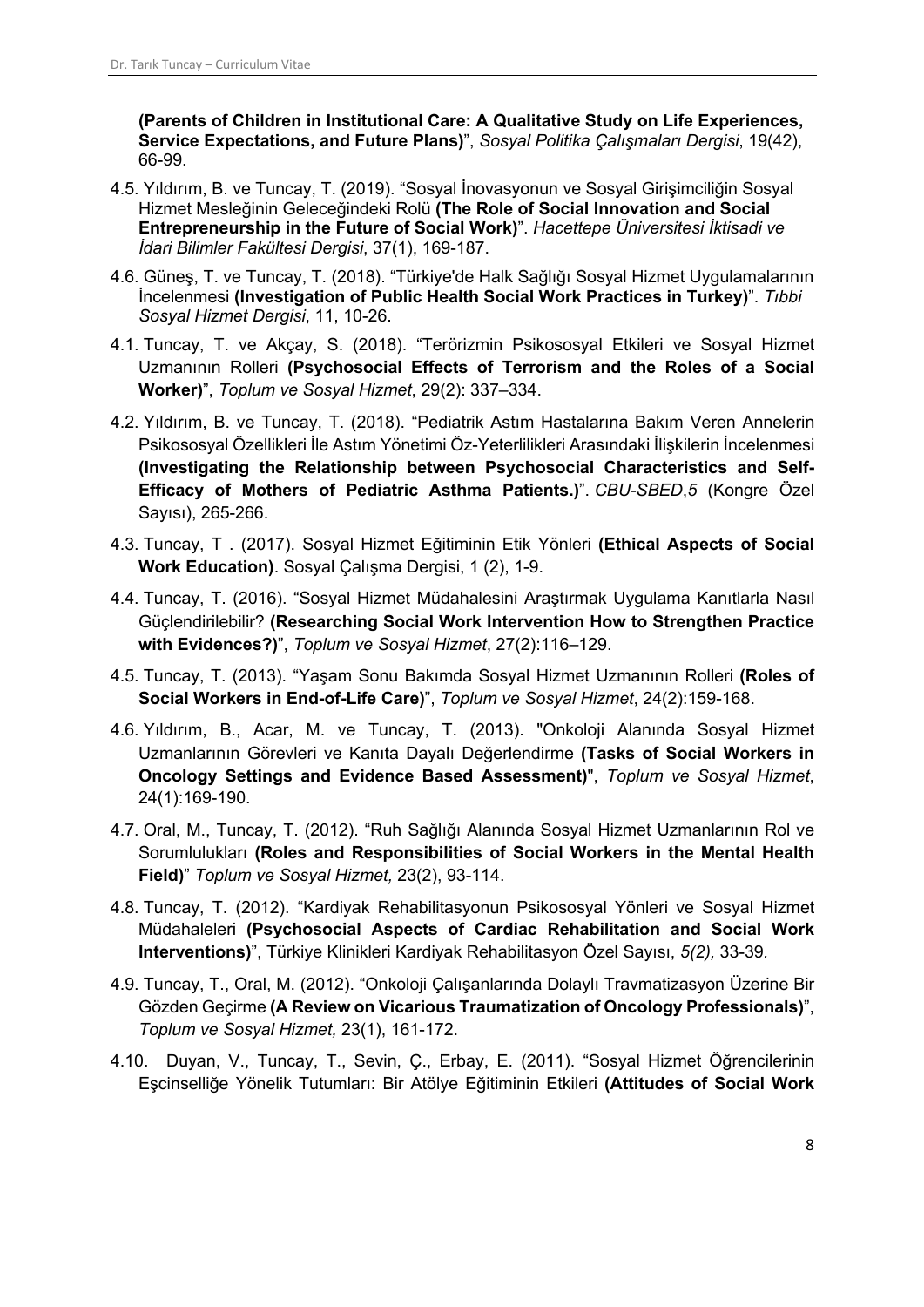**Students towards Homosexuality: Effects of a Training Workshop)**", *Toplum ve Sosyal Hizmet*, 22(2), 7-16.

- 4.11. Erbay, E., Tuncay, T. (2010). "İnsan Hakları Eğitimi: Güçlendirme Yaklaşımı Temelinde Bir Değerlendirme **(Human Rights Education: An Examination Based on Empowerment Approach)**", *Türkiye Adalet Akademisi Dergisi*, 1(3), 147-162.
- 4.12. İl, S., Duyan, V., Tuncay, T. (2010). "Sosyal Hizmet Öğrencilerinin Sosyo-demografik Özellikleri, Bazı Sorunları ve Stresle Başetme Tarzları (**Sociodemographic Characteristics, Some Problems and the Styles of Coping of Social Work Students)**", *Toplum ve Sosyal Hizmet*, 21(2), 19-30.
- 4.13. Tuncay, T. (2010). "Kanserle Başetmede Destek Grupları **(Support Groups in Coping with Cancer)**", *Toplum ve Sosyal Hizmet,* 21(1), 59-71.
- 4.14. Tuncay, T. (2009). "Genç Kanser Hastalarının Hastalık Anlatılarının Güçlendirme Yaklaşımı Temelinde Analizi **(Analysis of the Illness Narratives of the Young Cancer Patients on the Basis of Empowerment Approach)**", *Toplum ve Sosyal Hizmet,* 20(2), 69-88.
- 4.15. Tuncay, T., İl, S. (2009). "Sosyal Hizmet Uygulamasında Empatiyi Yeniden Düşünmek **(Rethinking Empathy in Social Work Practice)**", *Toplum ve Sosyal Hizmet,* 20(2), 39- 56.
- 4.16. Tuncay, T. (2007). "Kronik Hastalıklarla Başetmede Tinsellik **(Spirituality in Coping with Chronic Illnesses)**", *Sağlık ve Toplum*, 17(2), 13-20.
- 4.17. Tuncay, T., Erbay, E. (2006). "Sosyal Hizmetin Temel Hedefi: Sosyal Adalet *Güçlendirme ile Retorikten Pratiğe (***Primary Objective of Social Work: Social Justice –** *from rhetoric to practice through empowerment )", Toplum ve Sosyal Hizmet,* 17(1), 53-69.
- 4.18. Erbay, E., Tuncay, T. (2006). "Sosyal Hizmet Bakışıyla Kadın İstihdamı **(Women Employment in the View of Social Work)***", Toplum ve Sosyal Hizmet*, 17(2), 25-40.
- 4.19. Tuncay, T., İl, S. (2006). "Sosyal Hizmette Baskı Karşıtı Uygulama **(Anti-oppressive Practice in Social Work**", *Toplum ve Sosyal Hizmet*, 17(2), 59-71.
- 4.20. Tuncay, T. (2005). "İnsani Hizmet Örgütlerinin Yönetiminde Bilişim Sistemleri **(Information Systems in Human Services Organizations' Administration)**", *Toplum ve Sosyal Hizmet*, 16(1), 125-143.

## **5. Proceedings & Invited Speeches**

- 10. Invited Speaker. Tuncay, T. (2020). "Turkey's Child Protection Policy and Global Trends", World Children's Rights Day Panel 2020: KOREV, Online, November 20, 2020.
- 11. Invited Speaker. Tuncay, T. (2020). "Functional Problems in the Family and Positive Parenting in the Period of Pandemic", 1st National Family Dynamics Symposium, Online, Hacettepeliler Academy, 21 November 2020.
- 12. Invited Speaker. Tuncay, T. (2019). Psychosocial Aspects of Mulitple Sclerosis (MS) and Effective Coping with Change, Panel, European University of Lefke Department of Social Work, Turkish Republic of Northern Cyprus, November 5, 2019.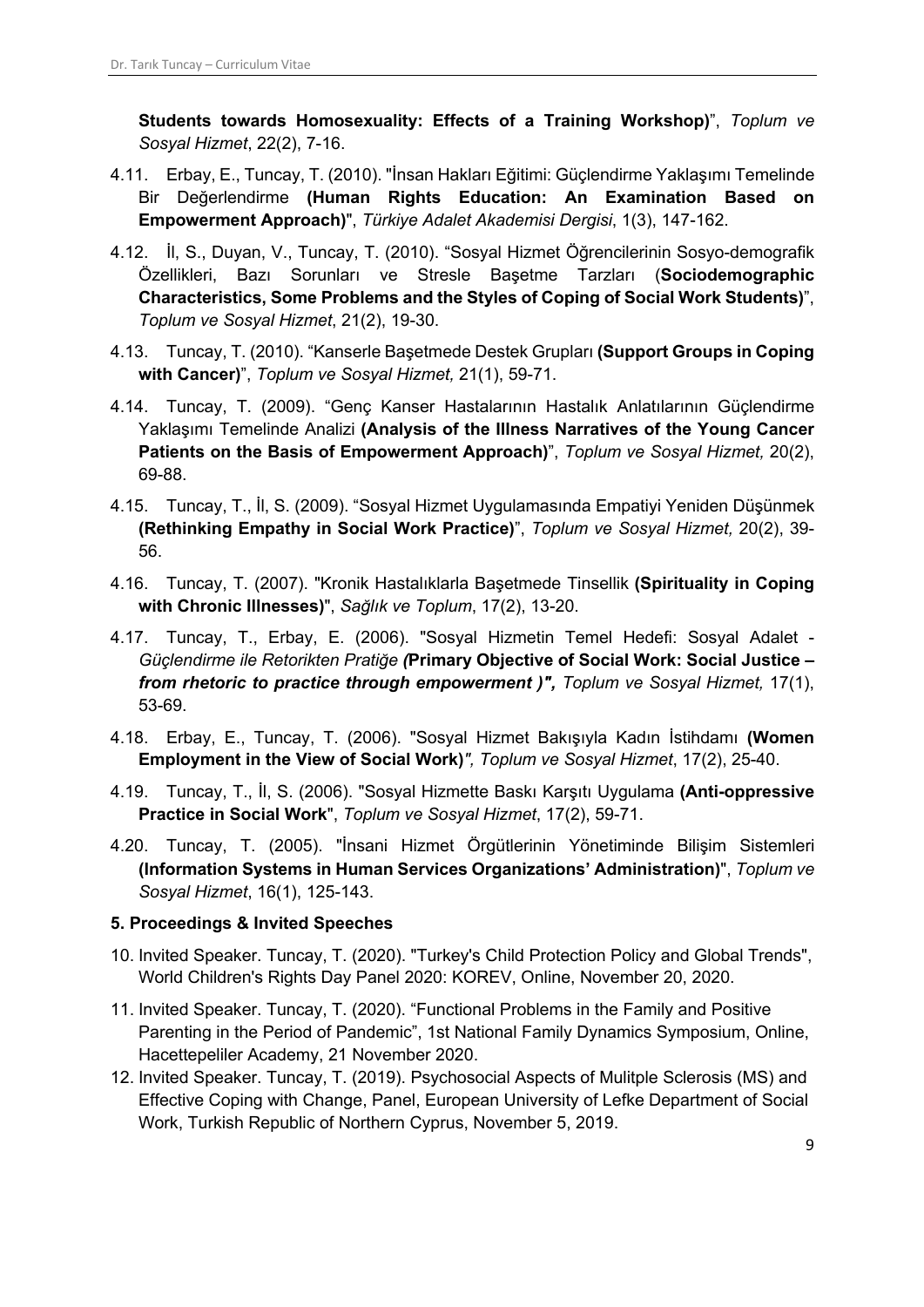- 13. Invited Speaker, Tuncay, T. (2019). Sivas Social Sciences and Social Work Summit, Social Work and Lifelong Education Association (SOHYED), MEB Sivas Teachers House and Evening Art School, Sivas, 4 May 2019.
- 14. Invited Speaker. Tuncay, T. (2019). International Workshop on Combating Substance Addiction and Social Work Models Project, AYBÜDER, Antalya-Kemer, 5-7 April 2019.
- 15. Invited Speaker. Tuncay, T. (2019). Fundamentals of Oncological Social Work, Case Meeting-4, Association of Social Workers, Ankara, 3 April 2019.
- 16. Seminar Moderator and Speaker. Tuncay, T. (2019). Seminar on Social Work with Malcolm Payne, Youth Stop Interviews, Wishmore Hotel, Istanbul, 10 March 2019.
- 17. Invited Speaker. Tuncay, T. (2018). "Support Groups with Cancer Patients", Oncology Social Work Symposium, 11 April 2018, Ankara, Ankara Oncology Training and Research Hospital.
- 18. Invited Speaker. Tuncay, T. (2018). "Psychosocial Interventions with Terminally İll Patients", Oncology Social Work Symposium, 11 April 2018, Ankara, Ankara Oncology Training and Research Hospital.
- 19. Invited Speaker. Tuncay, T. (2018). "Social Worker Roles in Oncology Settings", 1st National Psycho-Oncology Congress, 14-16 November 2018, Ankara, Yıldırım Beyazıt University.
- 20. Invited Speaker. Tuncay, T. (2018). "Social and Environmental Sustainability in the Second Year", World Social Work Day 2018 Meeting, Selçuk University Department of Social Work, Konya.
- 21. Invited Speaker. Tuncay, T. (2018). "Social Work Roles in Palliative Care and the Use of Community Resources ". 1st Palliative Care Symposium, 28-30 September 2018, Izmir. Ege University, Palliative Care Association, Wyndham Grand Izmir Ozdilek Hotel.
- 22. Aslan, H. ve Tuncay, T (2018). "Role and Functions of Social Workers in Improving Occupational Health and Safety" II. Humanities and Social Sciences Congress of Education International, 6 to 7 April 2018, Kocaeli, Turkey.
- 23. Aslan, H. ve Tuncay, T (2018). "Occupational Health and Safety Social Work: Psychosocial Aspects and Interventions" IX. International Congress on Occupational Health and Safety, 6 to 9 May 2018, Istanbul, Turkey.
- 24. Tuncay, T. ve Yıldırım, B. (2018). "Sosyal Yenilikçilik Sosyal Hizmet Eğitim Müfredatına Nasıl Eklenmeli? **(How to Add Social Innovation to Social Work Education Curriculum)**". In: D. Köksal, A. Ataç, F. Kana, G. Selçuk (Eds.), *VIII. Uluslararası Eğitimde Araştırmalar Kongresi Bildiri Özeti Kitabı* (s. 294). Manisa: Uluslararası Eğitim Araştırmacıları Derneği.
- 25. Güneş, T. & Tuncay, T. (2018). Türkiye'de Halk Sağlığı Sosyal Hizmet Araştırması: Temel İhtiyaçlar ve Zorluklar **(Reearching Public Health Social Work in Turkey: Essentil Needs and Difficulties)**. CBU-SBED, Cilt 5(Özel Sayı), 266-267.
- 26. Tuncay, T. (2018). "Social Work Roles in Palliative Care and the Use of Community Resources ". 1st Palliative Care Symposium, 28-30 September 2018, Izmir. Ege University, Palliative Care Association, Wyndham Grand Izmir Ozdilek Hotel
- 27. Tuncay, T. and Erkul, E. (2017). "Person in Virtual Social Environment: Effects on Psychosocial Needs, Social Relations and Privacy", International Social Work Congress 2017 Social Issues and the Future of Social Work, 29-31 May 2017, Ankara, Hacettepe University Congress Center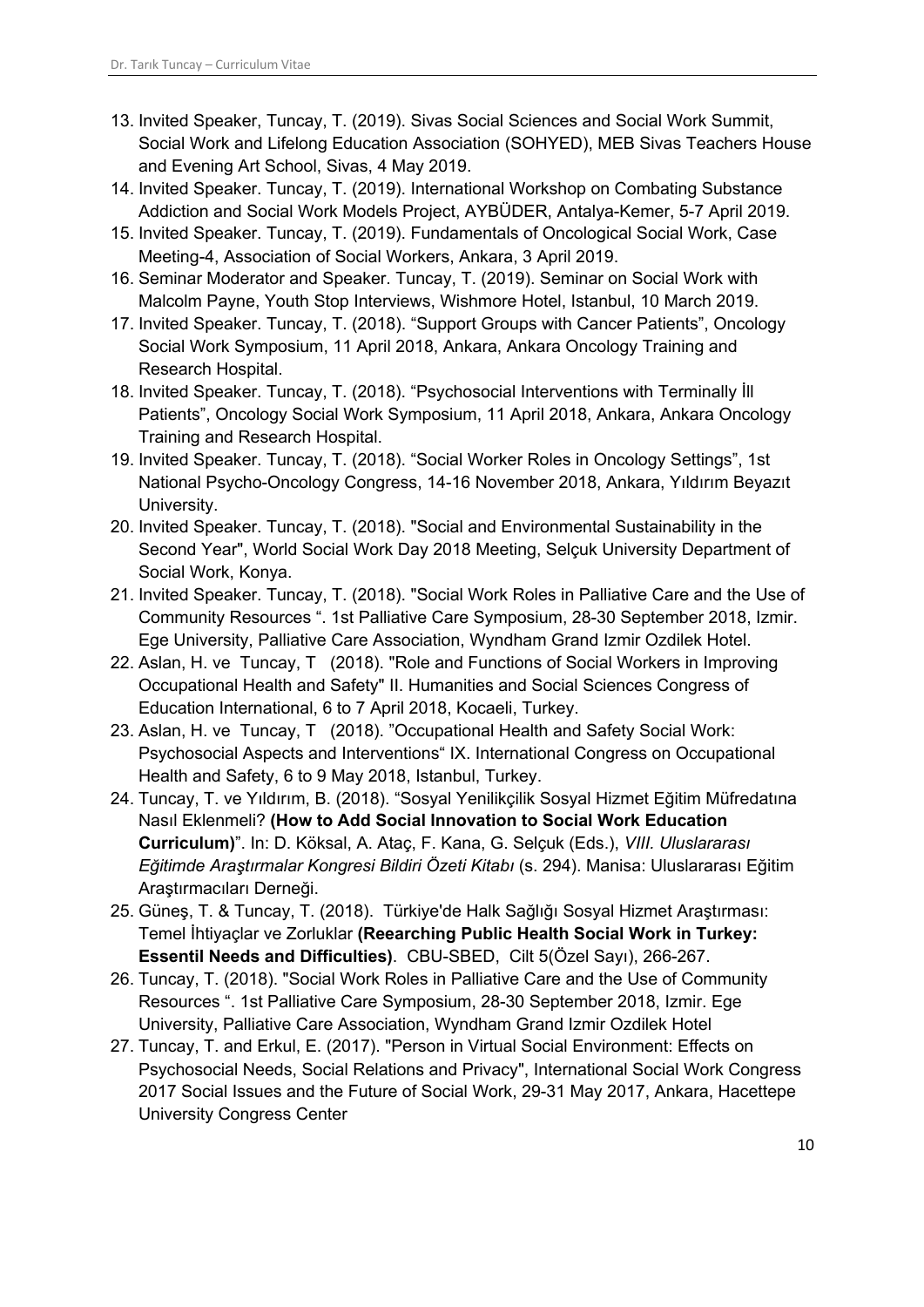- 28. Tuncay, T. and Işıkhan, V. (2017). "A Critical Review on the Future of Social Health Social Work in Turkey: Promises and Challenges", International Social Work Congress 2017 Social Issues and the Future of Social Work, 29-31 May 2017, Ankara, Hacettepe University Convention Center
- 29. Tuncay, T. and Erbay, E. (2017). "How Effective Are Social Workers Doing Social Work Assessment? A Review of the Essentials of Social Work Assessment" International Social Work Congress 2017 Social Issues and the Future of Social Work, 29-31 May 2017, Ankara, Hacettepe University Congress Center
- 30. Yıldırım, B. and Tuncay, T. (2017). "Social Innovation and Social Entrepreneurship in the Future of Social Work" International Social Work Congress 2017 Social Issues and the Future of Social Work, 29-31 May 2017, Ankara, Hacettepe University Congress Center
- 31. Tuncay, T. and Işıkhan, V. (2017). "Social welfare services in Azerbaijan in the aftermath of the Soviet revolution, 6th International Turkish Studies Symposium, 25-26 October 2017, Ankara, Hacettepe University
- 32. Işıkhan, V. and Tuncay, T. (2017). , "The Influence of Semashko Health Model on the Turkish World in the 100th Anniversary of the Soviet Revolution" 6th International Turkish Studies Symposium, 25-26 October 2017, Ankara, Hacettepe University.
- 33. Invited Speaker. Tuncay, T. (2015). "Evidence-Based Practices in Medical Social Work" Second National Conference of Medical Social Work, 04-05 December 2015, SADEFE, Antalya.
- 34. Invited Speaker. Tuncay, T. (2015). "Disaster and Emergency Social Work" Second National Conference of Medical Social Work, 04-05 December 2015, SADEFE, Antalya.
- 35. Tuncay, T. (2015). "How can we benefit from the affective learning for teaching social work values?" *Social Work Symposium 2015: Enriching the human dignity and value*, 26- 28 November 2015, Celal Bayar Unv. Dept. of Social Work, Manisa, Oral Presentation
- 36. Tuncay, T. (2015). "The ethical aspects of social work education" *Social Work Symposium 2015: Enriching the human dignity and value*, 26-28 November 2015, Celal Bayar Unv. Dept. of Social Work, Manisa, Oral Presentation
- 37. Invited Speaker. Tuncay, T. (2015). "Strengthening Social Services (Group member)" Social Policy Workshops, 24-25 October 2015, Institute of Sağlık-Sen Strategic Research Center (SASAM), Ankara.
- 38. Invited Speaker. Tuncay, T. (2012). "Türkiye'de Psikiyatrik Sosyal Hizmet **(Psychiatric Social Work in Turkey)**" *Society and Schizophrenia Symposium*, 5-9 May 2012, Şizofreni Dernekleri Federasyonu, Ankara.
- 39. Tuncay, T. (2012). "Çevrimiçi Sosyal Hizmet Eğitimi: Fırsatlar ve Engeller **(Online Social Work Education: Opportunities and Threats**" (Oral presentation), Işıkhan, V., Tuncay, T., ve Erbay, E. (ed.), *Sosyal Hizmet Sempozyumu 2011: Sosyal Hizmet Eğitiminde 50. Yıl – Sorunlar, Öncelikler ve Hedefler Bildiriler Kitabı*, Ankara, Hacettepe Üniversitesi İİBF Sosyal Hizmet Bölümü, 104-112.
- 40. Invited Speaker. Tuncay, T. (2010). "E-sosyal Hizmetler: İnsani Hizmetlerde Bilişim Teknolojisi Uygulamaları **(E-social Services: Information Technology Applications in Human Services**", *İzmir 3. İleri Yaş Sempozyumu*, 23-24 Mart 2010.
- 41. Onat, Ü., Baykara Acar, Y., Çamur Duyan, G., T. Tuncay. (2005) "Hacettepe Üniversitesi Sosyal Hizmetler Yüksekokulu Tanıtım Projesi **(The Advertisement Project od School of Social Work"**, (Poster Bildiri), *Sosyal Hizmet Sempozyumu 2002: Dünya'da ve*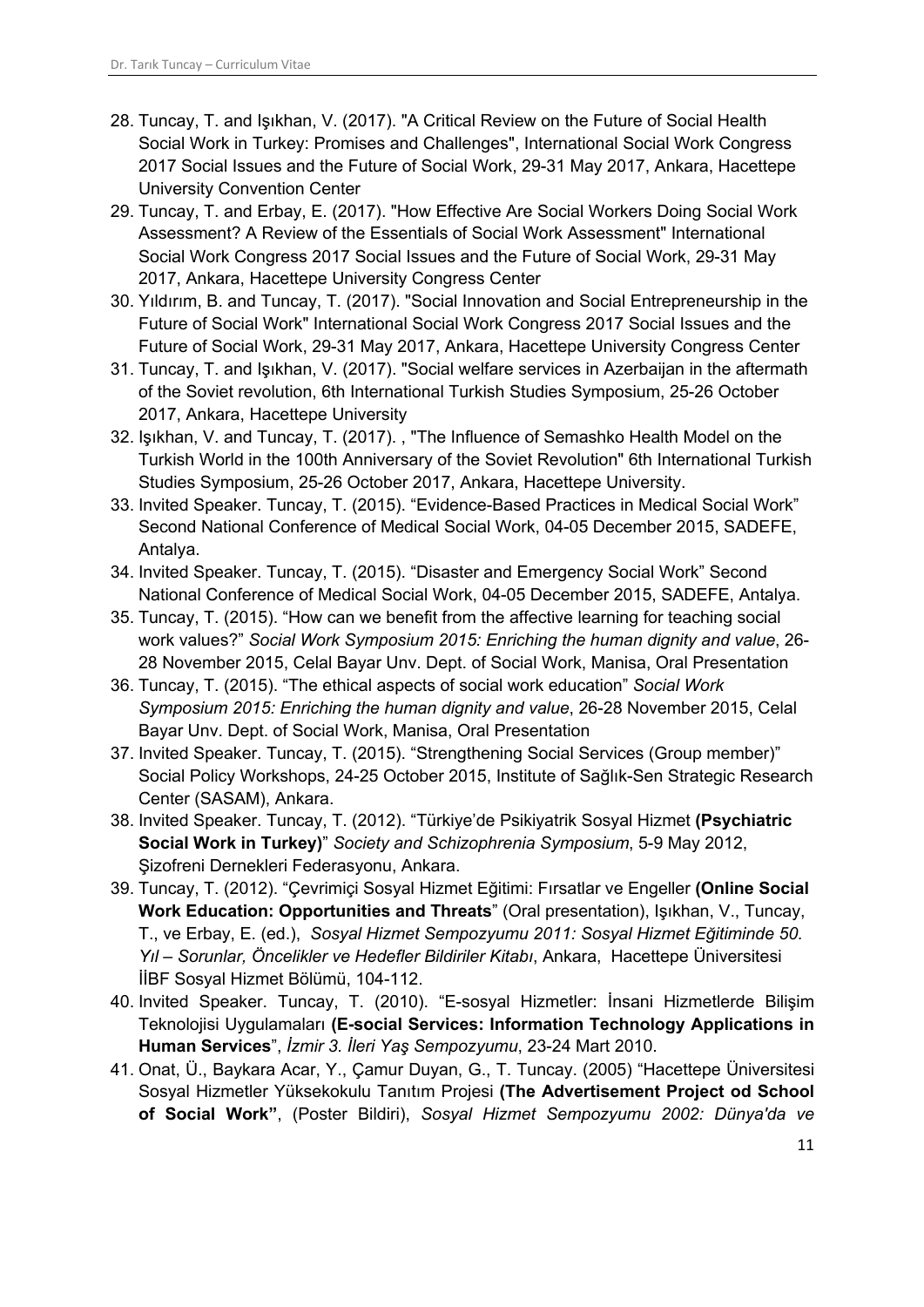*Türkiye'de Sosyal Hizmet Eğitiminde Yeni Yaklaşımlar. 18-19 Ekim 2002*. Ed.: Ümit Onat. Ankara, 163-167.

42. Tuncay, T. (2003) "Türkiye'de Deprem Afetleri Bağlamında Yoksulluk Sorunu ve Sosyal Hizmet **(Poverty Issue in Turkey in the Context of Earthquakes and Social Work)**", *Sosyal Hizmet Sempozyumu 2003 (Yoksulluk ve Sosyal Hizmetler)*, Akdeniz Üniversitesi, Antalya, 48-49.

## **6. Research Project Reports**

- 6.1. Karataş, K., Tuncay, T, Erbay, E., Sevin, Ç., Aykara, A. (2012). *Health-care Sector Field Research of Examination of Jobs and Professions for Visually Impaired,* March, Ankara, *Member,* Turkish Federation of the Blind, Hacettepe University, Gazi University, TİSK and EDUSER Consulting
- 6.2. Tuncay, T. (2012). *Young Hyphenated Identities: Problems, Expectations and Solutions of Third Generation Turks in Berlin*, *Ankara:* Hacettepe University.

# **7. Other Publications**

- 7.1.Tuncay, T. (2018) "Thinking About Family", Sociatri, 1 (2), ..
- 7.2.Tuncay, T. (2015). "Azerbaycanda Sosyal Refah ve Sosyal Hizmetler **(Social Welfare and Social Services in Azerbaijan)**", *Eko-Avrasya, 8*(31), s.67-69.
- 7.3.Tuncay, T. (2010). "Avrupa Birliği Ülkelerinde Aile Politikaları ve Türkiye **(Family Policies in European Union Countries and Turkey)**", *Sosyal Hizmet,* Sosyal Hizmet Uzmanları Derneği Yayını, Haziran, Ankara, s.1-8.
- 7.4.Tuncay, T., Akbaş, E. (2008). "İnsan Hakları Düşüncesi ve Sosyal Hizmet Uygulamaları **(Human Rights Thinking and Social Work Practices**", *Sosyal Hizmet,* Sosyal Hizmet Uzmanları Derneği Yayını, Ocak, Ankara, s.44-48.
- 7.5.Akbaş, E., Tuncay, T. (2005). "Ortak Sorumluluk Zamanı **(It is time for a common responsibility)**", *Radikal İki,* 27/11/2005.
- 7.6."Sosyal Hizmet Uzmanınız ve Siz **(Your Social Worker and you)**", (2001). iç: Gebam, Hacettepe Üniversitesi Geriatrik Bilimler Araştırma ve Uygulama Merkezi, *Yaşam Kalitesi Rehberi (The Manual of Quality of Life)*, Ankara: HÜ. GEBAM, s. 117-126 (Prof.Dr. İlhan Tomanbay ve Yrd. Doç. Dr. Ümit Onat ile birlikte)

## **Courses Given (Doctorate level)**

- 1. Special Topics (PhD Dissertation Advisory)
- 2. Advanced Research Techniques in Social Work 2014-each year

## **Courses Given (Doctorate level) in other Universities**

Advanced Research Techniques in University of Turkish Aeronautical Association, Institute of Social Sciences - 2012-2013; 2013-2014.

## **Courses Given (master's level)**

1. Special Topics (Master's Dissertation Advisory)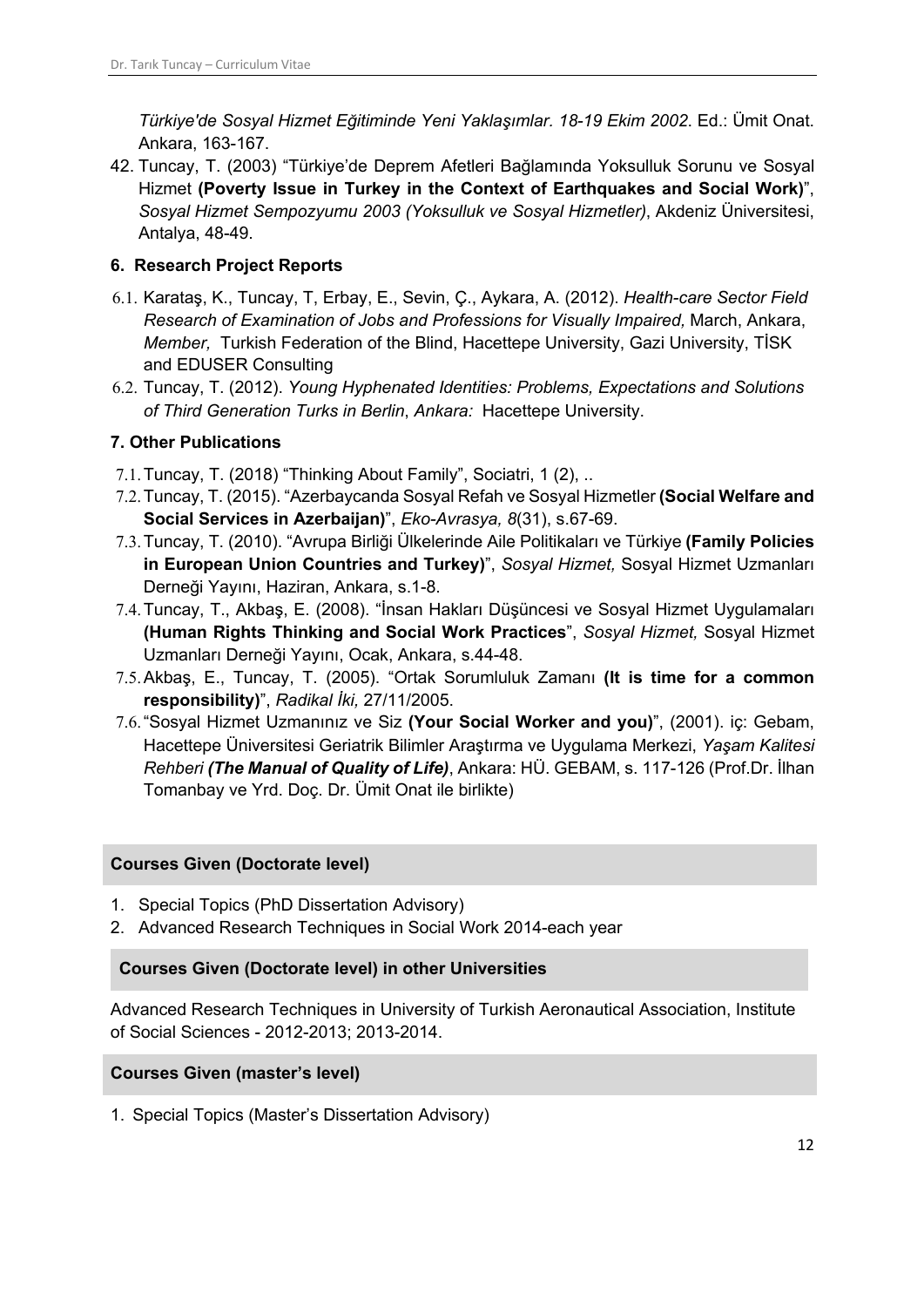- 2. Social work Theory and Practice 2017 present
- 3. Advanced Practice in Social Work Settings I (supervised) 2010 present
- 4. Advanced Practice in Social Work Settings II (supervised) 2010 present
- 5. Cancer and Social Work 2011-2012; 2012-2013
- 6. Social Work Seminar– 2013 present
- 7. Family Intervention Theories 2014 present
- 8. Broken Families 2015 present

## **Master's Level Courses Given in Other Universities**

Public Administration Institute for Turkey and the Middle East (TODAIE)

Social Services and Psychosocial Interventions in Disasters -2014-2015

University of Turkish Aeronautical Association, Institute of Social Sciences:

- 1. Research Methodology -2012-2013
- 2. Project Management- 2012-2013

## **Lecturing in Certificate Programs**

Hacettepe University Center of Continuous Education Centre, in Family Counseling Program:

- 1. Essentials and Theories of Family Counseling (30 hour credits)
- 2. Evaluating of Family Risk Factors and Family Problems (9 hour credits)
- 3. Family Counseling field practice supervisor (30 hour credits)

## **Courses Given (undergraduate level)**

- 1. Social Work Theory I (Generalist Social Work Practice) 2013- present
- 2. Social Work Theory II 2017- present
- 3. Information Technologies in Social Work 2013-2014; 2017; 2018-devam ediyor
- 4. Introduction to Basic Information Technologies (given in English) 2013-2014; 2012- 2013;2011-2012; 2010-2011; 2009-2010
- 5. Ethical Principles, Values and Responsibilities in Social Work (given in English)- 2014- 2015; 2013-2014; 2012-2013; 2011-2012; 2010-2011; 2009-2010
- 6. Social Work Management (given in English) 2014-2015; 2013-2014; 2012-2013; 2011-2012; 2010-2011; 2009-2010
- 7. Medical & Psychiatric Social Work (given in English) 2014-2015; 2013-2014; 2012- 2013; 2011-2012; 2010-2011; 2009-2010
- 8. Social Work Terminology in English I & II (given in English) 2011-2012; 2010-2011; 2009-2010
- 9. Social Work Practice I (supervised) 2009 present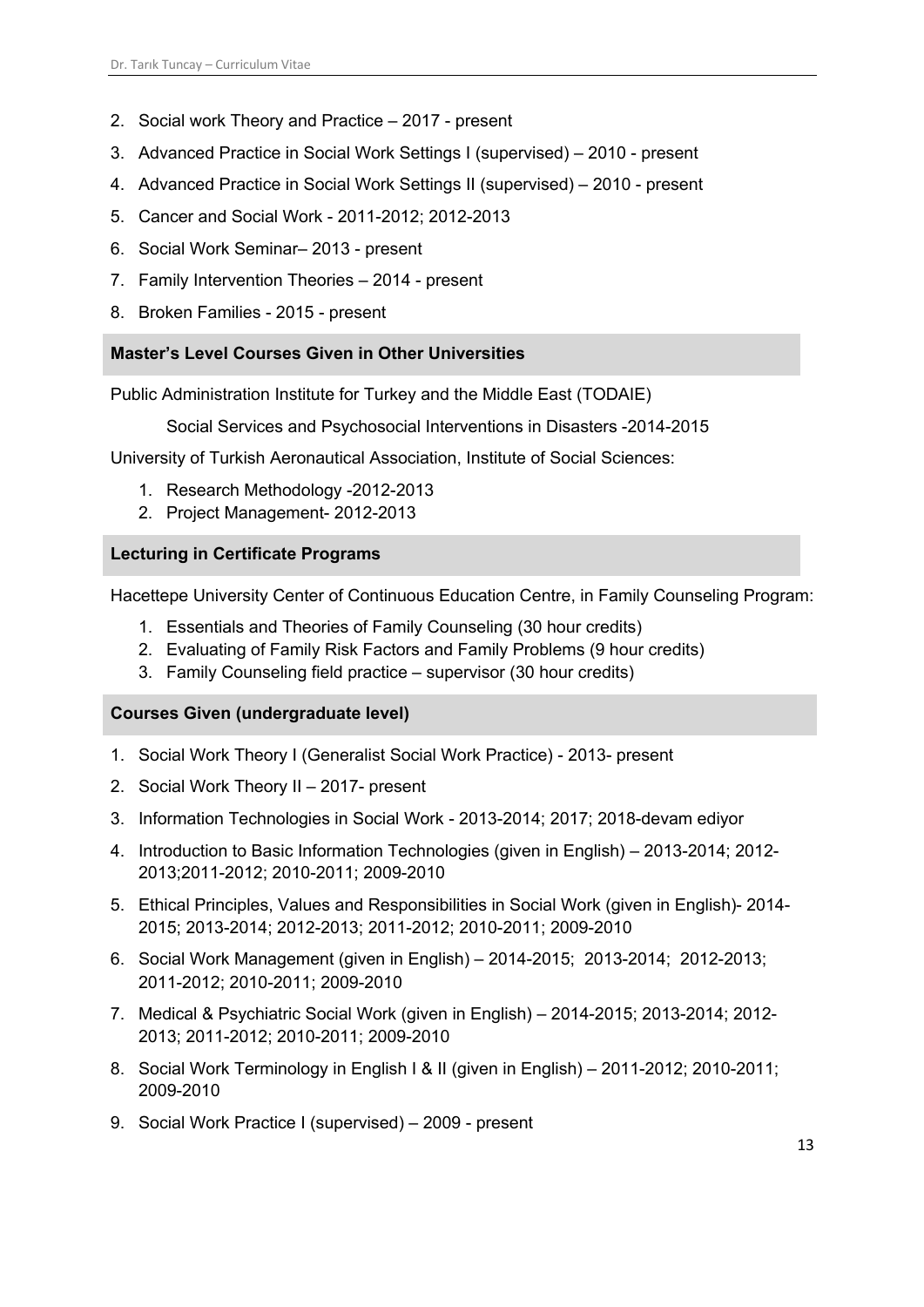- 10. Social Work Practice II (supervised) 2009 present
- 11. Applied Research (annual) 2009 present

## **Professional Memberships**

- Turkish Association of Social Workers
- Member of the Executive Board of Association of Medical Social Work
- Berlin Turkish-German Center

## **Membership of the Editorial Board**

- Refereed journal of "Society and Social Work", Hacettepe University Faculty of Economics and Administrative Sciences, Department of Social Work – 2009-2015

- Refereed journal of "Faculty of Economics and Administrative Sciences", Hacettepe University, 2018 -present

## **Manuscript Reviewer**

- 1. Society and Social Work (Publication of Hacettepe University)
- 2. Socio-economy (Publication of Hacettepe University)
- 3. Journal of Health Management (Publication of Hacettepe University)
- 4. Current Approaches in Psychiatry (ULAKBIM TR Index)
- 5. Journal of Faculty of Economics and Administrative Sciences (Publication of Hacettepe University)
- 6. Medical Social Work (Ministry of Health)
- 7. Journal of Turkish Clinics and Health Sciences
- 8. Beyond the Horizon of Scientific Journal (Journal of Confederation of Disabled)
- 9. Turkish Journal of Nephrology, Dialysis and Transplantation (Turkish Association of Nephrology)
- 10. Psychology, Health & Medicine (*SSCI*, Taylor and Francis Publishing)
- 11. Journal of Research in Medical Sciences) (Isfahan University of Medical Sciences)
- 12. Clinical Practice & Epidemiology in Mental Health (PUBMED, Bentham Pub.)
- 13. Acta Orthopaedica et Traumatologica Turcica (SCI, SSCI, Turkish Association of Orthopaedics and Traumatology)
- 14. Journal of Behavioral Health (Scopemed, Google scholar)
- 15. Children and Youth Services Review (SSCI, Elsevier Pub.)
- 16. International Journal of Diabetes in Developing Countries (SSCI, Springer Pub.)
- 17. Studies on Ethno-Medicine S-EM, (SSCI, KRE Publishers)
- 18. African Health Sciences (SSCI, National Institutes of Health)
- 19. Cancer Management an Research (ISI, ESCI)
- 20. International Social Work (SSCI, Sage Pub.)

## **Memberships of the Conference Organization Committee**

2017 – **Vice-chair of the Congress**, International Social Work Congress 2017 (ISWC17): Social Problems and the Future of Social Work, 29-31 May 2017, Hacettepe Üniversitesi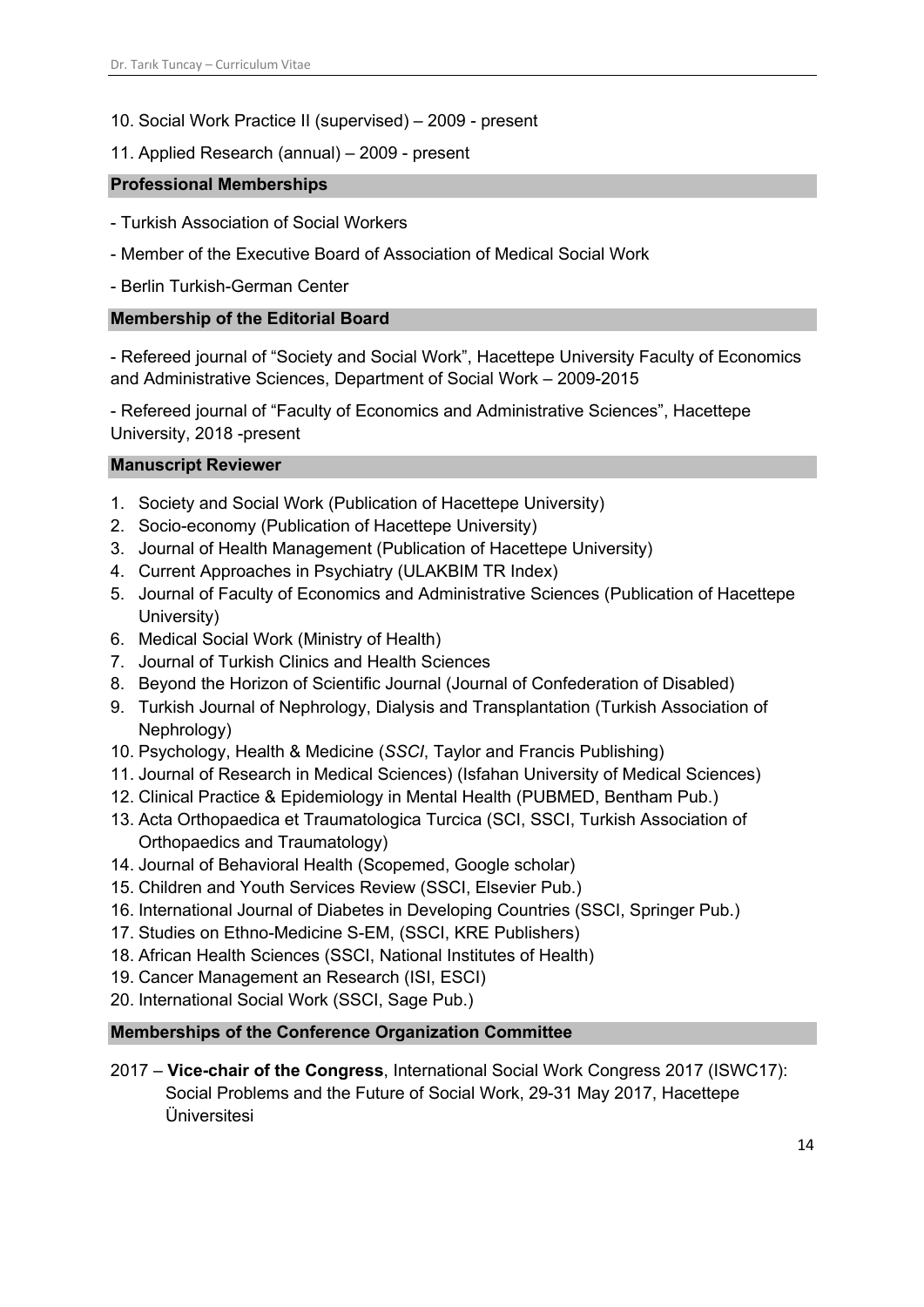- 2011 **Social Work Symposium 2011: 50th Year in Social Work Education – Issues, Priorities and Objectives**, Hacettepe University Department of Social Work, 15-16 December 2011, Beytepe-Ankara. *Coordinator of the Symposium*
- 2003 **Social Work Symposium 2003: Poverty and Social Services**, Hacettepe University School of Social Work, Mediterranean University Center of Social Work Education, Research and Practice, 9-11 October 2003, Antalya.
- 2002 **Social Work Symposium 2002: New Approaches in Social Work Education.**  Hacettepe University School of Social Work. Ankara, 18-19 October 2002.
- 2001 **1. National Symposium of Family Services**. General Directorate of Family and Social Research and Hacettepe University Practice and Research Center of Family Services, Ankara, 9-11 May 2001.
- 2001 **Social Work Symposium 2001: Earthquake and Social Services**. Hacettepe University School of Social Work. Ankara, 05-07 December 2001.
- 2000 **Social Work Symposium 2000: Social Work Policies in the process of EU Membership (with International Attendance).** Hacettepe University School of Social Work. Ankara, 25-26 January 2001.

## **International Academic Activities**

- 2019 **Study Visit,** National University of Kyiv-Mohila Academy, Department of Social Work, Seminar, Working with Oksana Boiko, April 23, 2019, Kiev, Ukraine
- 2014 **Conference Participant**, Annual Meeting of Society for Transplant Social Workers, 30 August– 5 September 2014, Boston, Massachusetts, USA
- 2013 **Conference Participant**, Global Health and Well-Being: The Social Work Response, 17-19 June 2013, New York, USA
- 2011 **Guest Lecturer**, Alice Salomon University of Applied Sciences, Bachelor International Program, Conference, Seminar and Lecture activities, 10-17 November 2012, Berlin, Germany
- 2011 –**Study Visit,** Rotterdam University Social Work Programme, 22-29 September 2011, Rotterdam, Netherlands
- 2011 **Guest Lecturer**, Alice Salomon University of Applied Sciences, Bachelor International Program, Conference, Seminar and Lecture activities, 07-16 October 2011, Berlin, Germany

## **Other Responsibilities at the Department**

- Vice chair of the Department, Feb. 2011-Feb. 2014; April 2015 Feb. 2018
- Coordinator of the commission of Bologna, Sep. 2012- Feb. 2014; ; April 2015 2017
- Coordinator of the Bachelor Plus Programme (with Alice Salomon Unv. of Applied Sciences, Berlin, Germany), 2011- 2017
- Coordinator of the commission of foreign affairs (Erasmus), 2014-2018